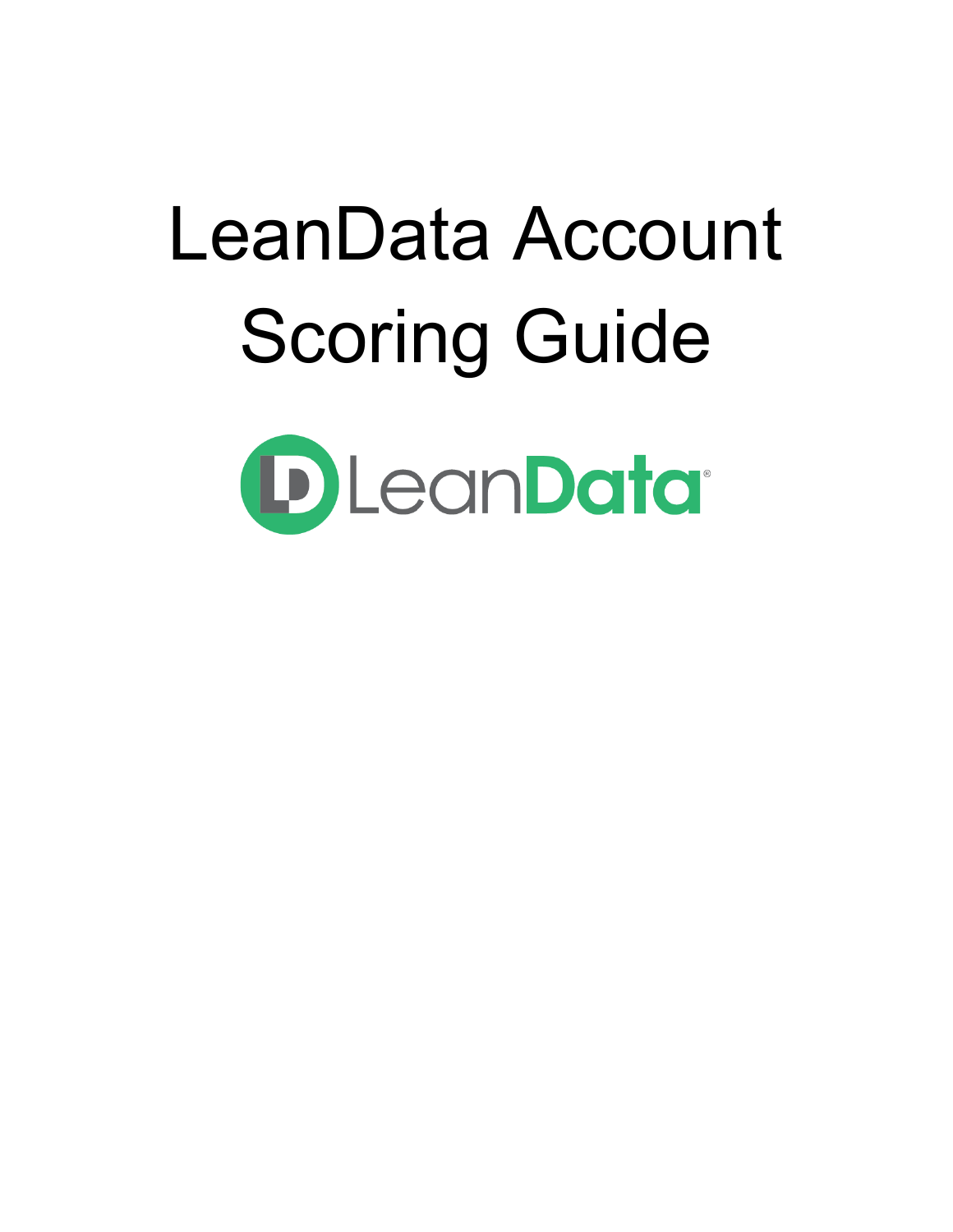

| <b>Overview</b>                              | $\mathbf{2}$   |
|----------------------------------------------|----------------|
| Why is Account Scoring used?                 | 2              |
| <b>Setting up Account Scoring</b>            | $\mathbf{2}$   |
| <b>Managing Account Score Field Mappings</b> | 3              |
| <b>Creating an Account Score Modifier</b>    | $\overline{4}$ |
| <b>Managing Account Score Modifiers</b>      | $\overline{4}$ |
| <b>Best Practices</b>                        | 5              |

# <span id="page-1-0"></span>**Overview**

## <span id="page-1-1"></span>Why is Account Scoring used?

LeanData Account Scoring allows your business to roll up the most relevant scoring metrics to power account-level analytics and lets you identify the most relevant accounts to orchestrate the best engagement strategy. Use custom scoring to define the best scoring metrics and score accounts using any scoring field on your Leads and Contacts.

#### **Account Scoring Functionality includes:**

- Aggregates Lead and Contact scores to their Matched Accounts
- Native within your Salesforce environment
- Configurable score weighting
- Automatically refreshes once per day

#### **Checkpoints prior to setting up Account Scoring:**

- LeanData Matching (Lead2Account Tagging) must be enabled and run prior to use.
- Work with LeanData Customer Success to configure appropriate tagging rules within your Salesforce instance.
- Field Mappings must be set up (numeric custom account field) first before setting up Account Scoring Modifier and a Field Mapping may be created for each score type and operator pair (details below).

# <span id="page-1-2"></span>Setting up Account Scoring

In order to set up the Account Scoring section of LeanData first, let's set up Field mappings.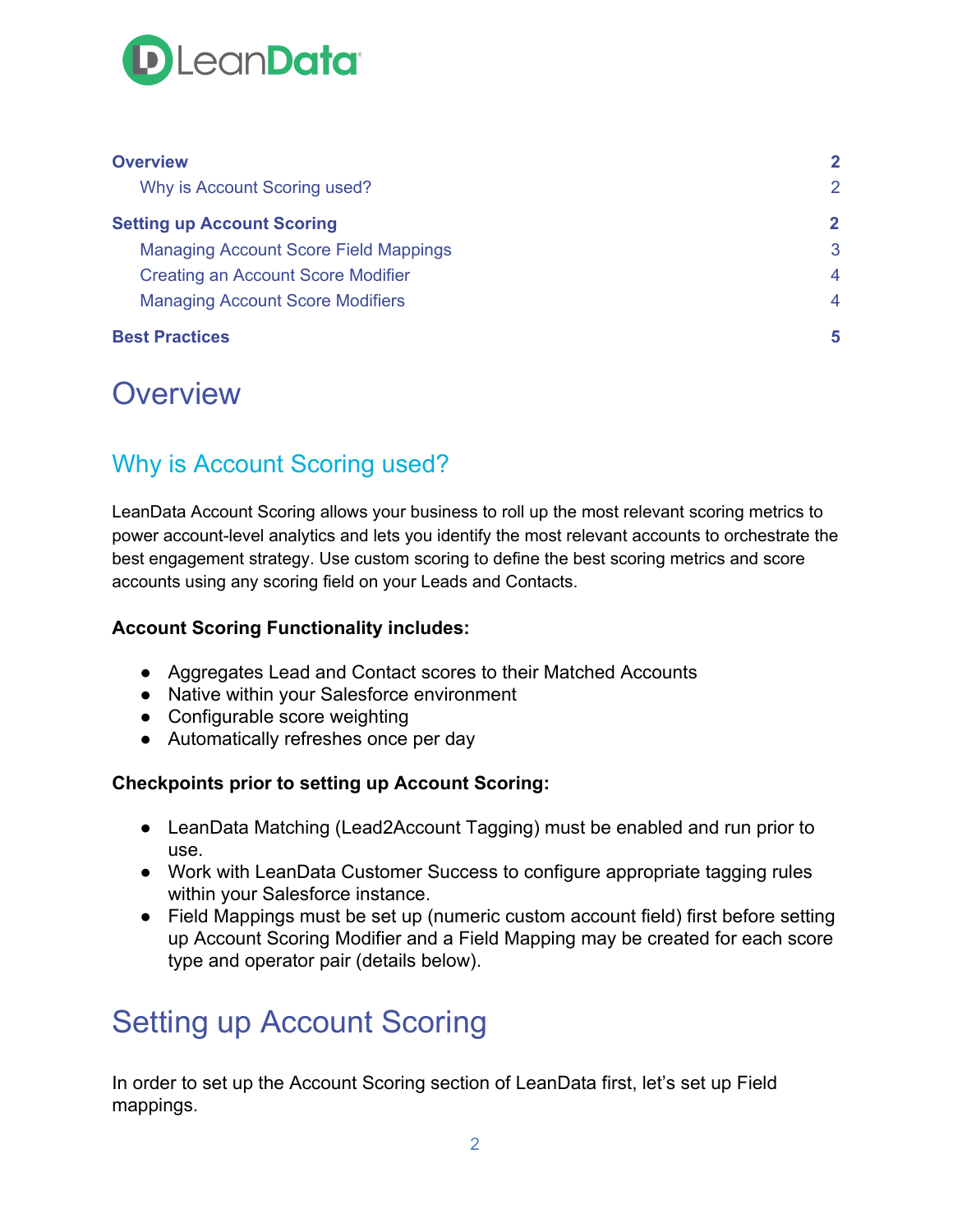

Field mappings are used to determine which Account field you wish to map the aggregate account score to.

- 1. You can go to the LeanData application within your Salesforce instance and click into the matching section, click the Account Scoring section and the Field Selection page.
- 2. Click on the + symbol by **Add row**

| <b>N</b> Home<br><b>O</b> Matching                                                                       |        | <b>Account Scoring</b><br><b>Field Selection</b>                                                             |          |                                                                                                                                                                                   |               |
|----------------------------------------------------------------------------------------------------------|--------|--------------------------------------------------------------------------------------------------------------|----------|-----------------------------------------------------------------------------------------------------------------------------------------------------------------------------------|---------------|
| <b>Tagging Finder</b><br><b>Tagging Tie-Breakers</b><br><b>Account Scoring</b><br><b>Field Selection</b> | $\sim$ | that null score fields will not be counted towards the account score.<br><b>Account Score Field Mappings</b> |          | Specify the account fields you would like to populate with score values. Account fields must be a number type, and each field can store any type of score value you specify. Note |               |
| Score Modifiers                                                                                          |        | <b>Score Type</b>                                                                                            | Operator | <b>Target Field</b>                                                                                                                                                               | <b>Delete</b> |
| List Analyzer<br><b>Buyer Persona</b><br><b>Match Settings</b><br><b>Advanced Settings</b>               |        | $(+)$ Add Row                                                                                                |          | Save<br>Cancel                                                                                                                                                                    |               |
| $\bigodot$ Routing                                                                                       |        |                                                                                                              |          |                                                                                                                                                                                   |               |

#### 3. Specify your Account Fields Mappings

#### **Account Scoring Field Selection**

Specify the account fields you would like to populate with score values. Account fields must be a number type, and each field can store any type of score value you specify. Note<br>that null score fields will not be counted t

| <b>Account Score Field Mappings</b> |                        |                    |                |   |        |
|-------------------------------------|------------------------|--------------------|----------------|---|--------|
| $\sqrt{1}$ Score Type               | 2 Operator             |                    | 3 Target Field |   | Delete |
| All Scores                          | Sum Score<br>$\bullet$ | --None--<br>▴<br>▼ |                | ÷ | Ξ.     |
| $(+)$ Add Row                       |                        |                    | 4              |   |        |
|                                     |                        | Cancel             | Save           |   |        |

## <span id="page-2-0"></span>Managing Account Score Field Mappings

- 1. **Score Type**: Specifies the types of Lead and Contact scores to consider (positive, negative or both)
- 2. **Operator**: Determines what LeanData does with the scores that are rolled up to the Matched Account; Examples: sum score, median score, minimum score, etc.
- 3. **Target Field**: These are the fields that LeanData will populate with the calculated account score values.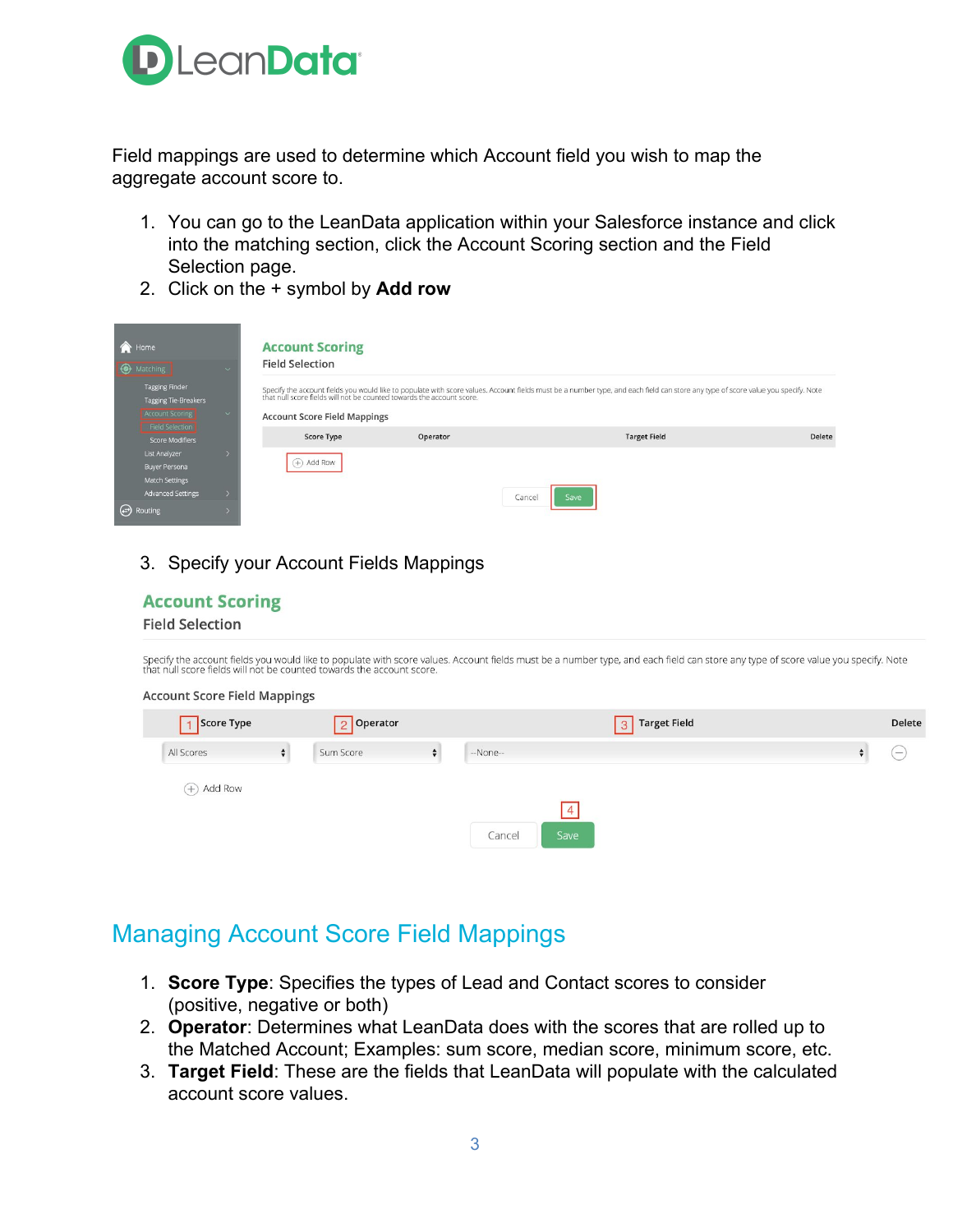

a . NOTE: Account Scoring fields must first be created in your Salesforce instance to show up in the Target Field drop down.

4. Remember to save your changes before exiting the Account Scoring Field Mapping Page

### <span id="page-3-0"></span>Creating an Account Score Modifier

1. Navigate to the LeanData Tab and Click on **Score Modifiers** under **Account Scoring** in the left sidebar



2. Determine your Account Score Modifiers



## <span id="page-3-1"></span>Managing Account Score Modifiers

Make sure that the **Enable Account Scoring** setting is enabled (check box).